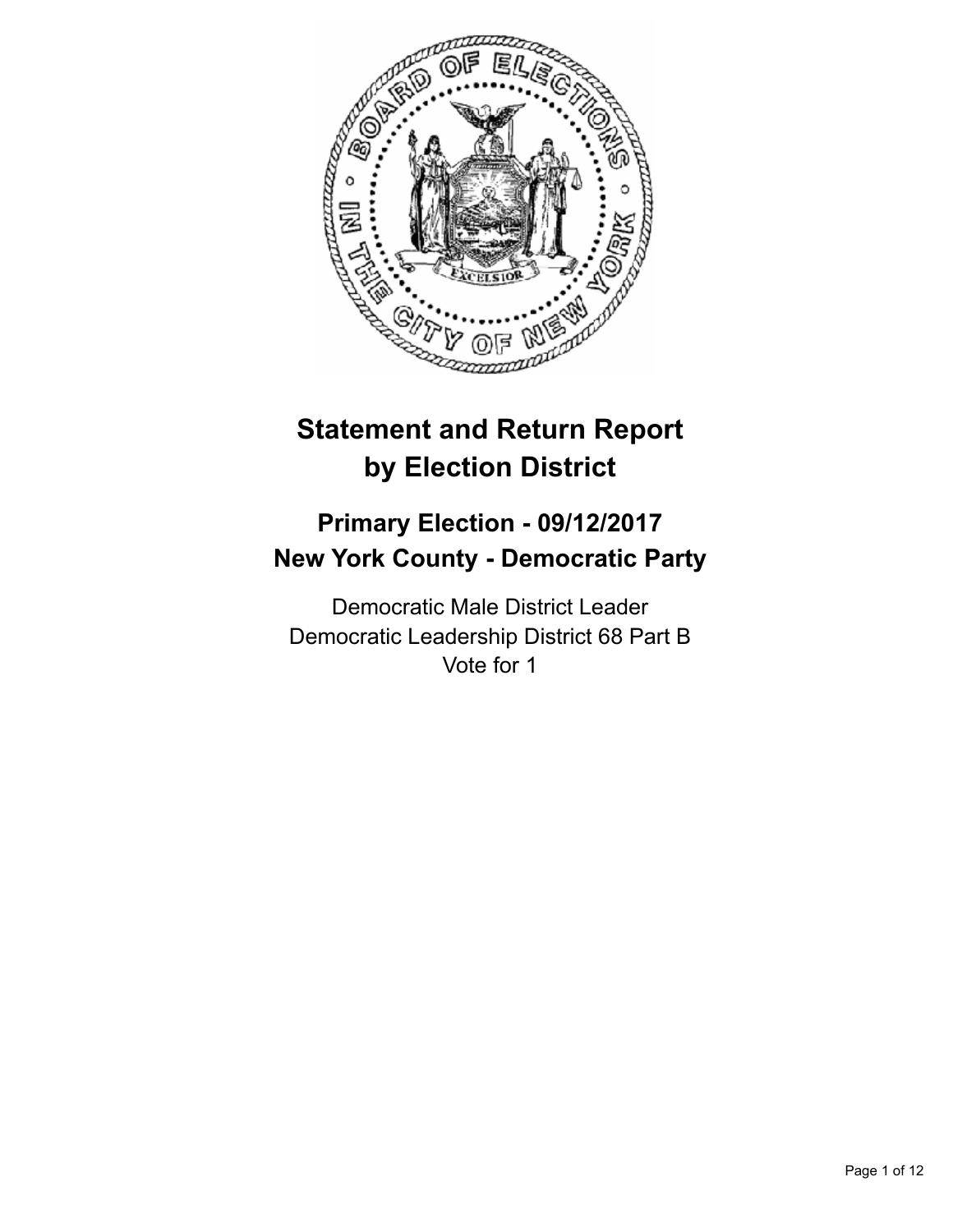

| PUBLIC COUNTER                                           | 70 |
|----------------------------------------------------------|----|
| <b>MANUALLY COUNTED EMERGENCY</b>                        | 0  |
| ABSENTEE / MILITARY                                      | 0  |
| <b>AFFIDAVIT</b>                                         | 0  |
| <b>Total Ballots</b>                                     | 70 |
| Less - Inapplicable Federal/Special Presidential Ballots | 0  |
| <b>Total Applicable Ballots</b>                          | 70 |
| <b>OMAR JACKSON</b>                                      | 23 |
| <b>HARRY RODRIGUEZ</b>                                   | 31 |
| <b>Total Votes</b>                                       | 54 |
| Unrecorded                                               | 16 |

#### **016/68**

| <b>PUBLIC COUNTER</b>                                    | 60 |
|----------------------------------------------------------|----|
| <b>MANUALLY COUNTED EMERGENCY</b>                        | 0  |
| ABSENTEE / MILITARY                                      | 3  |
| AFFIDAVIT                                                | 0  |
| <b>Total Ballots</b>                                     | 63 |
| Less - Inapplicable Federal/Special Presidential Ballots | 0  |
| <b>Total Applicable Ballots</b>                          | 63 |
| <b>OMAR JACKSON</b>                                      | 12 |
| <b>HARRY RODRIGUEZ</b>                                   | 32 |
| UNATTRIBUTABLE WRITE-IN (WRITE-IN)                       |    |
| <b>Total Votes</b>                                       | 45 |
| Unrecorded                                               | 18 |

| <b>PUBLIC COUNTER</b>                                    | 122            |
|----------------------------------------------------------|----------------|
| <b>MANUALLY COUNTED EMERGENCY</b>                        | 0              |
| ABSENTEE / MILITARY                                      | $\overline{2}$ |
| AFFIDAVIT                                                | 3              |
| <b>Total Ballots</b>                                     | 127            |
| Less - Inapplicable Federal/Special Presidential Ballots | 0              |
| <b>Total Applicable Ballots</b>                          | 127            |
| <b>OMAR JACKSON</b>                                      | 43             |
| <b>HARRY RODRIGUEZ</b>                                   | 47             |
| KELMY RODRIGUEZ (WRITE-IN)                               | 2              |
| UNATTRIBUTABLE WRITE-IN (WRITE-IN)                       | 1              |
| <b>Total Votes</b>                                       | 93             |
| Unrecorded                                               | 34             |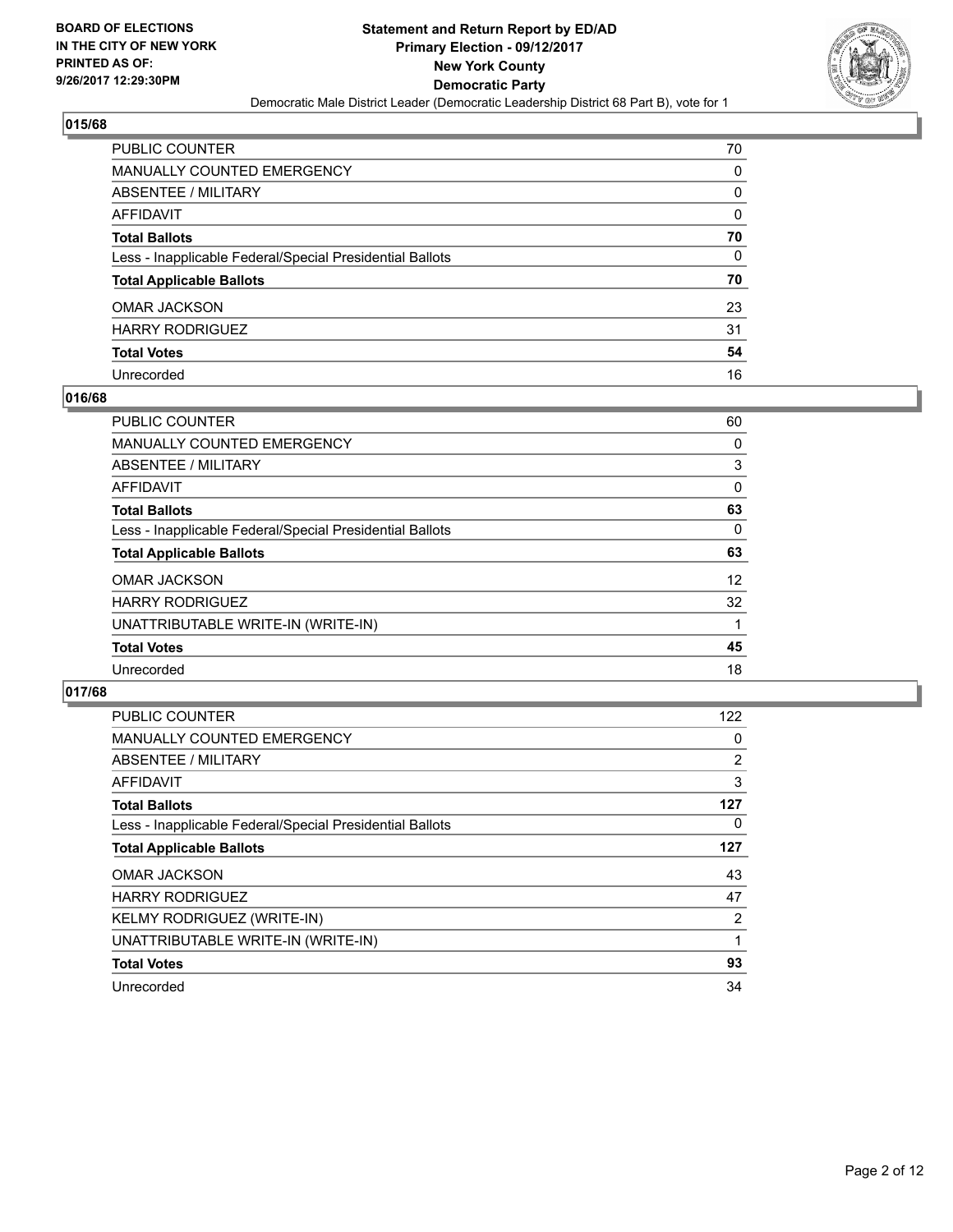

| PUBLIC COUNTER                                           | 65 |
|----------------------------------------------------------|----|
| <b>MANUALLY COUNTED EMERGENCY</b>                        | 0  |
| ABSENTEE / MILITARY                                      |    |
| AFFIDAVIT                                                |    |
| <b>Total Ballots</b>                                     | 67 |
| Less - Inapplicable Federal/Special Presidential Ballots | 0  |
| <b>Total Applicable Ballots</b>                          | 67 |
| <b>OMAR JACKSON</b>                                      | 21 |
| <b>HARRY RODRIGUEZ</b>                                   | 27 |
| <b>Total Votes</b>                                       | 48 |
| Unrecorded                                               | 19 |

#### **021/68**

| PUBLIC COUNTER                                           | 112 |
|----------------------------------------------------------|-----|
| <b>MANUALLY COUNTED EMERGENCY</b>                        | 0   |
| ABSENTEE / MILITARY                                      |     |
| AFFIDAVIT                                                | 2   |
| <b>Total Ballots</b>                                     | 115 |
| Less - Inapplicable Federal/Special Presidential Ballots | 0   |
| <b>Total Applicable Ballots</b>                          | 115 |
| <b>OMAR JACKSON</b>                                      | 28  |
| <b>HARRY RODRIGUEZ</b>                                   | 68  |
| <b>Total Votes</b>                                       | 96  |
| Unrecorded                                               | 19  |

| <b>PUBLIC COUNTER</b>                                    | 111 |
|----------------------------------------------------------|-----|
| <b>MANUALLY COUNTED EMERGENCY</b>                        | 0   |
| <b>ABSENTEE / MILITARY</b>                               | 2   |
| <b>AFFIDAVIT</b>                                         | 3   |
| <b>Total Ballots</b>                                     | 116 |
| Less - Inapplicable Federal/Special Presidential Ballots | 0   |
| <b>Total Applicable Ballots</b>                          | 116 |
| <b>OMAR JACKSON</b>                                      | 26  |
| <b>HARRY RODRIGUEZ</b>                                   | 55  |
| UNATTRIBUTABLE WRITE-IN (WRITE-IN)                       |     |
| <b>Total Votes</b>                                       | 82  |
|                                                          |     |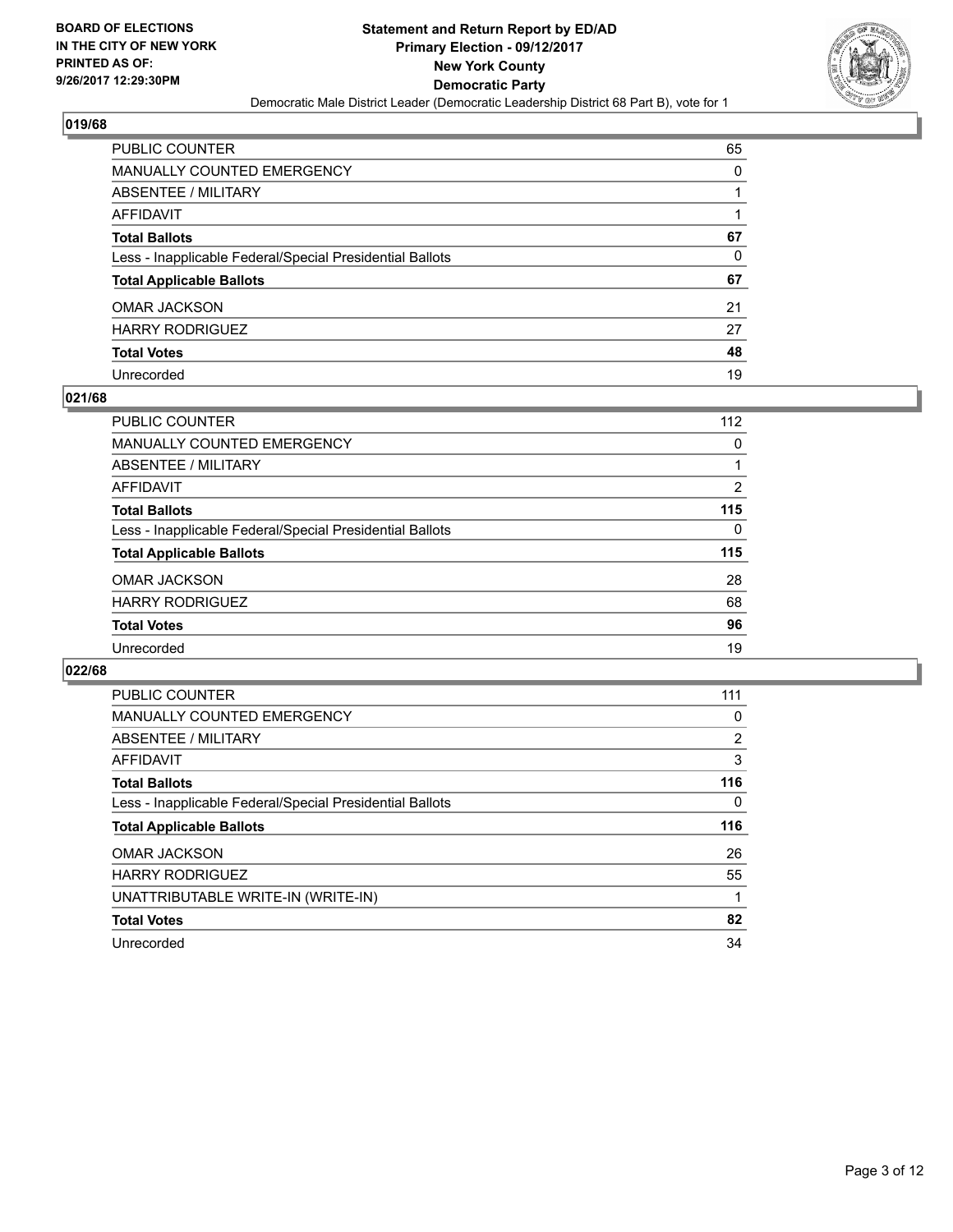

| PUBLIC COUNTER                                           | 82 |
|----------------------------------------------------------|----|
| MANUALLY COUNTED EMERGENCY                               | 0  |
| ABSENTEE / MILITARY                                      | 2  |
| AFFIDAVIT                                                | 2  |
| Total Ballots                                            | 86 |
| Less - Inapplicable Federal/Special Presidential Ballots | 0  |
| <b>Total Applicable Ballots</b>                          | 86 |
| OMAR JACKSON                                             | 23 |
| HARRY RODRIGUEZ                                          | 39 |
| <b>Total Votes</b>                                       | 62 |
| Unrecorded                                               | 24 |

#### **025/68**

| <b>PUBLIC COUNTER</b>                                    | 82 |
|----------------------------------------------------------|----|
| <b>MANUALLY COUNTED EMERGENCY</b>                        | 0  |
| ABSENTEE / MILITARY                                      | 3  |
| AFFIDAVIT                                                | 0  |
| <b>Total Ballots</b>                                     | 85 |
| Less - Inapplicable Federal/Special Presidential Ballots | 0  |
| <b>Total Applicable Ballots</b>                          | 85 |
| <b>OMAR JACKSON</b>                                      | 28 |
| <b>HARRY RODRIGUEZ</b>                                   | 34 |
| <b>JOHN RUIZ (WRITE-IN)</b>                              |    |
| TANISHA PILAR DEJESUS (WRITE-IN)                         |    |
| <b>Total Votes</b>                                       | 64 |
| Unrecorded                                               | 21 |

| <b>PUBLIC COUNTER</b>                                    | 100 |
|----------------------------------------------------------|-----|
| MANUALLY COUNTED EMERGENCY                               | 0   |
| ABSENTEE / MILITARY                                      | 0   |
| AFFIDAVIT                                                |     |
| <b>Total Ballots</b>                                     | 101 |
| Less - Inapplicable Federal/Special Presidential Ballots | 0   |
| <b>Total Applicable Ballots</b>                          | 101 |
| <b>OMAR JACKSON</b>                                      | 16  |
| <b>HARRY RODRIGUEZ</b>                                   | 43  |
| <b>Total Votes</b>                                       | 59  |
| Unrecorded                                               | 42  |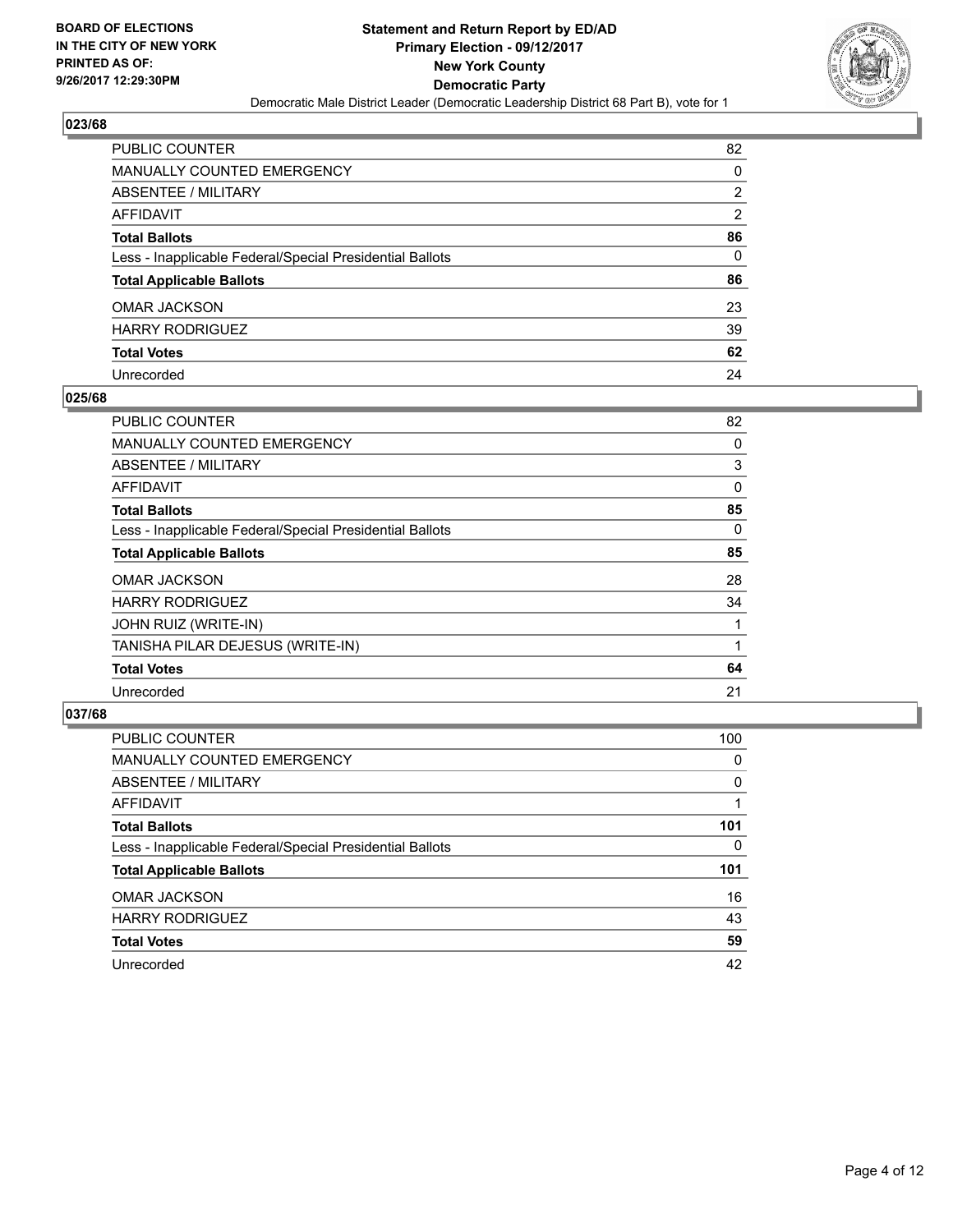

| PUBLIC COUNTER                                           | 74 |
|----------------------------------------------------------|----|
| <b>MANUALLY COUNTED EMERGENCY</b>                        | 0  |
| ABSENTEE / MILITARY                                      |    |
| AFFIDAVIT                                                | 0  |
| <b>Total Ballots</b>                                     | 75 |
| Less - Inapplicable Federal/Special Presidential Ballots | 0  |
| <b>Total Applicable Ballots</b>                          | 75 |
| <b>OMAR JACKSON</b>                                      | 23 |
| <b>HARRY RODRIGUEZ</b>                                   | 34 |
| UNATTRIBUTABLE WRITE-IN (WRITE-IN)                       |    |
| <b>Total Votes</b>                                       | 58 |
| Unrecorded                                               | 17 |

#### **039/68**

| PUBLIC COUNTER                                           | 116      |
|----------------------------------------------------------|----------|
| <b>MANUALLY COUNTED EMERGENCY</b>                        | 0        |
| ABSENTEE / MILITARY                                      | 2        |
| <b>AFFIDAVIT</b>                                         |          |
| <b>Total Ballots</b>                                     | 119      |
| Less - Inapplicable Federal/Special Presidential Ballots | $\Omega$ |
| <b>Total Applicable Ballots</b>                          | 119      |
| <b>OMAR JACKSON</b>                                      | 29       |
| <b>HARRY RODRIGUEZ</b>                                   | 58       |
| WILLIAM SMITH (WRITE-IN)                                 |          |
| <b>Total Votes</b>                                       | 88       |
| Unrecorded                                               | 31       |

| <b>PUBLIC COUNTER</b>                                    | 148 |
|----------------------------------------------------------|-----|
| MANUALLY COUNTED EMERGENCY                               | 0   |
| ABSENTEE / MILITARY                                      | 5   |
| <b>AFFIDAVIT</b>                                         | 0   |
| <b>Total Ballots</b>                                     | 153 |
| Less - Inapplicable Federal/Special Presidential Ballots | 0   |
| <b>Total Applicable Ballots</b>                          | 153 |
| <b>OMAR JACKSON</b>                                      | 43  |
| <b>HARRY RODRIGUEZ</b>                                   | 64  |
| UNATTRIBUTABLE WRITE-IN (WRITE-IN)                       |     |
| <b>Total Votes</b>                                       | 108 |
|                                                          |     |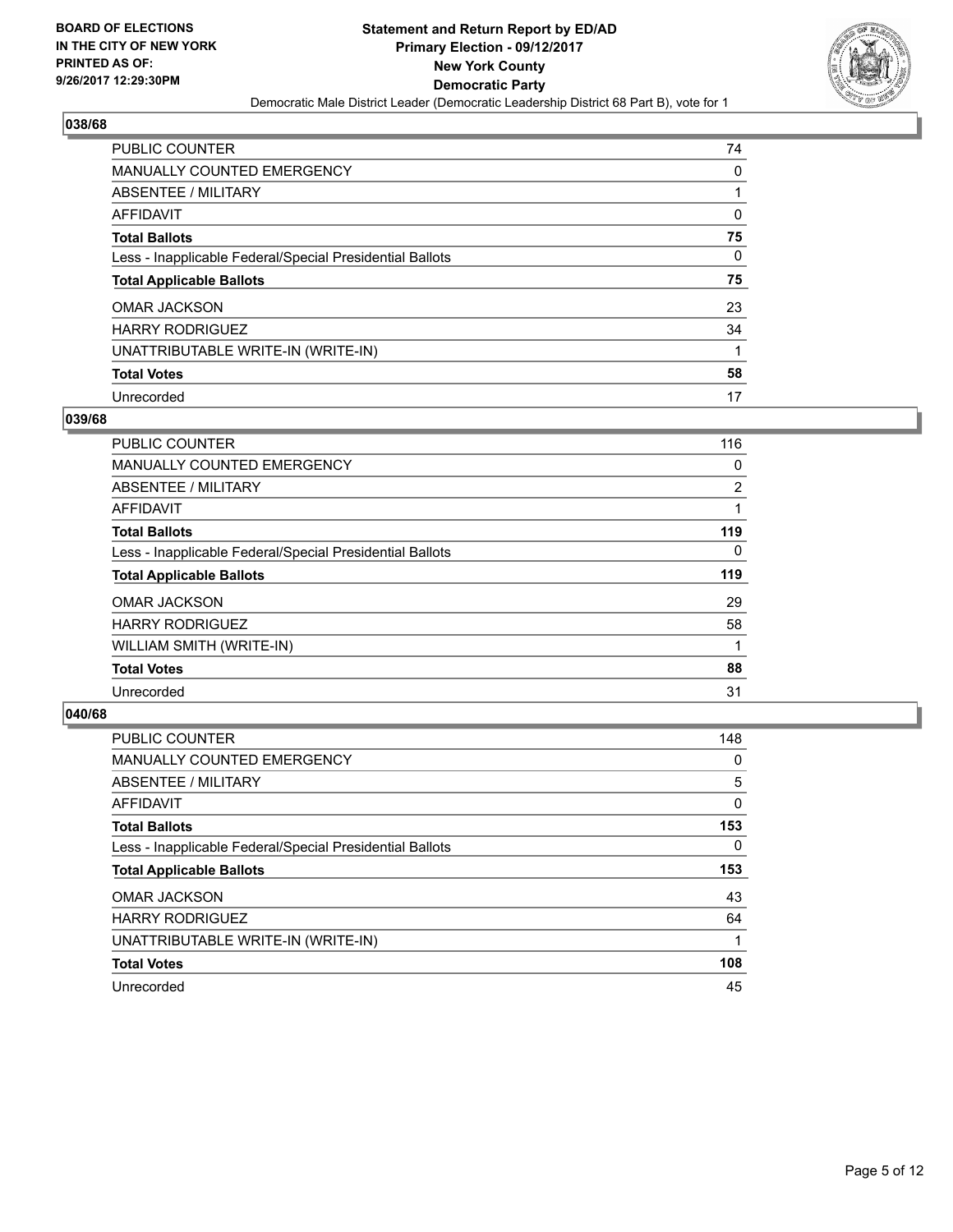

| PUBLIC COUNTER                                           | 80 |
|----------------------------------------------------------|----|
| MANUALLY COUNTED EMERGENCY                               | 0  |
| ABSENTEE / MILITARY                                      | 0  |
| AFFIDAVIT                                                | 0  |
| <b>Total Ballots</b>                                     | 80 |
| Less - Inapplicable Federal/Special Presidential Ballots | 0  |
| <b>Total Applicable Ballots</b>                          | 80 |
| OMAR JACKSON                                             | 21 |
| HARRY RODRIGUEZ                                          | 45 |
| <b>Total Votes</b>                                       | 66 |
| Unrecorded                                               | 14 |

#### **045/68**

| PUBLIC COUNTER                                           | 57 |
|----------------------------------------------------------|----|
| <b>MANUALLY COUNTED EMERGENCY</b>                        | 0  |
| ABSENTEE / MILITARY                                      | 3  |
| AFFIDAVIT                                                |    |
| <b>Total Ballots</b>                                     | 61 |
| Less - Inapplicable Federal/Special Presidential Ballots | 0  |
| <b>Total Applicable Ballots</b>                          | 61 |
| <b>OMAR JACKSON</b>                                      | 16 |
| <b>HARRY RODRIGUEZ</b>                                   | 32 |
| <b>Total Votes</b>                                       | 48 |
| Unrecorded                                               | 13 |

| PUBLIC COUNTER                                           | 88 |
|----------------------------------------------------------|----|
| <b>MANUALLY COUNTED EMERGENCY</b>                        | 0  |
| <b>ABSENTEE / MILITARY</b>                               | 4  |
| <b>AFFIDAVIT</b>                                         | 0  |
| <b>Total Ballots</b>                                     | 92 |
| Less - Inapplicable Federal/Special Presidential Ballots | 0  |
| <b>Total Applicable Ballots</b>                          | 92 |
| <b>OMAR JACKSON</b>                                      | 29 |
| <b>HARRY RODRIGUEZ</b>                                   | 39 |
| <b>KELMY RODRIGUEZ (WRITE-IN)</b>                        |    |
| <b>Total Votes</b>                                       | 69 |
| Unrecorded                                               | 23 |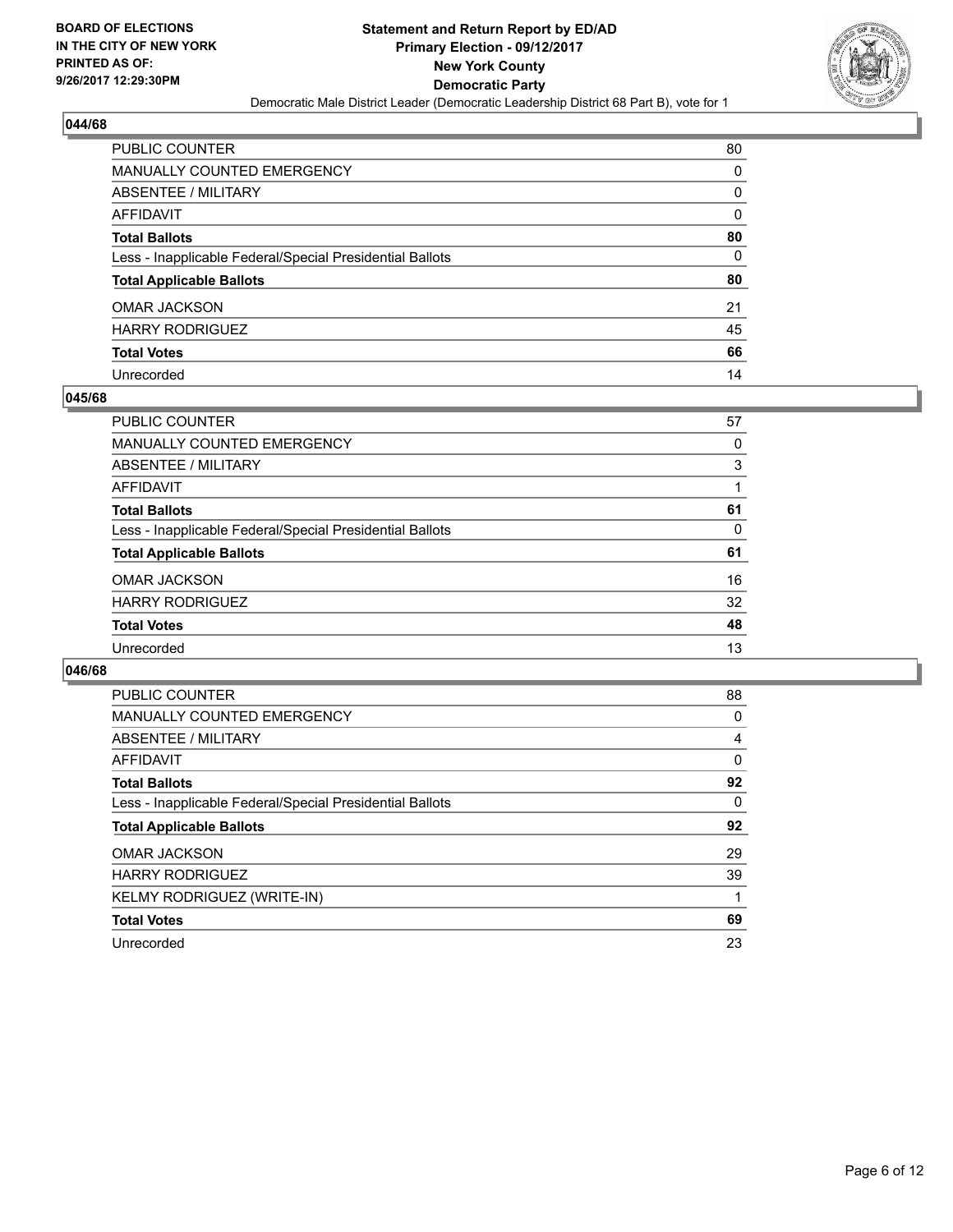

| <b>PUBLIC COUNTER</b>                                    | 176 |
|----------------------------------------------------------|-----|
| <b>MANUALLY COUNTED EMERGENCY</b>                        | 0   |
| ABSENTEE / MILITARY                                      | 5   |
| AFFIDAVIT                                                | 0   |
| <b>Total Ballots</b>                                     | 181 |
| Less - Inapplicable Federal/Special Presidential Ballots | 0   |
| <b>Total Applicable Ballots</b>                          | 181 |
| <b>OMAR JACKSON</b>                                      | 99  |
| <b>HARRY RODRIGUEZ</b>                                   | 52  |
| UNATTRIBUTABLE WRITE-IN (WRITE-IN)                       |     |
| <b>Total Votes</b>                                       | 152 |
| Unrecorded                                               | 29  |

#### **067/68**

| <b>PUBLIC COUNTER</b>                                    | 60 |
|----------------------------------------------------------|----|
| MANUALLY COUNTED EMERGENCY                               | 0  |
| ABSENTEE / MILITARY                                      |    |
| <b>AFFIDAVIT</b>                                         | 0  |
| <b>Total Ballots</b>                                     | 67 |
| Less - Inapplicable Federal/Special Presidential Ballots | 0  |
| <b>Total Applicable Ballots</b>                          | 67 |
| <b>OMAR JACKSON</b>                                      | 34 |
| <b>HARRY RODRIGUEZ</b>                                   | 17 |
| <b>Total Votes</b>                                       | 51 |
| Unrecorded                                               | 16 |

| <b>PUBLIC COUNTER</b>                                    | 87             |
|----------------------------------------------------------|----------------|
| <b>MANUALLY COUNTED EMERGENCY</b>                        | 0              |
| ABSENTEE / MILITARY                                      | $\overline{2}$ |
| AFFIDAVIT                                                | $\overline{2}$ |
| <b>Total Ballots</b>                                     | 91             |
| Less - Inapplicable Federal/Special Presidential Ballots | 0              |
| <b>Total Applicable Ballots</b>                          | 91             |
| <b>OMAR JACKSON</b>                                      | 29             |
| <b>HARRY RODRIGUEZ</b>                                   | 31             |
| TYSON-LORD GRAY (WRITE-IN)                               |                |
| <b>Total Votes</b>                                       | 61             |
| Unrecorded                                               | 30             |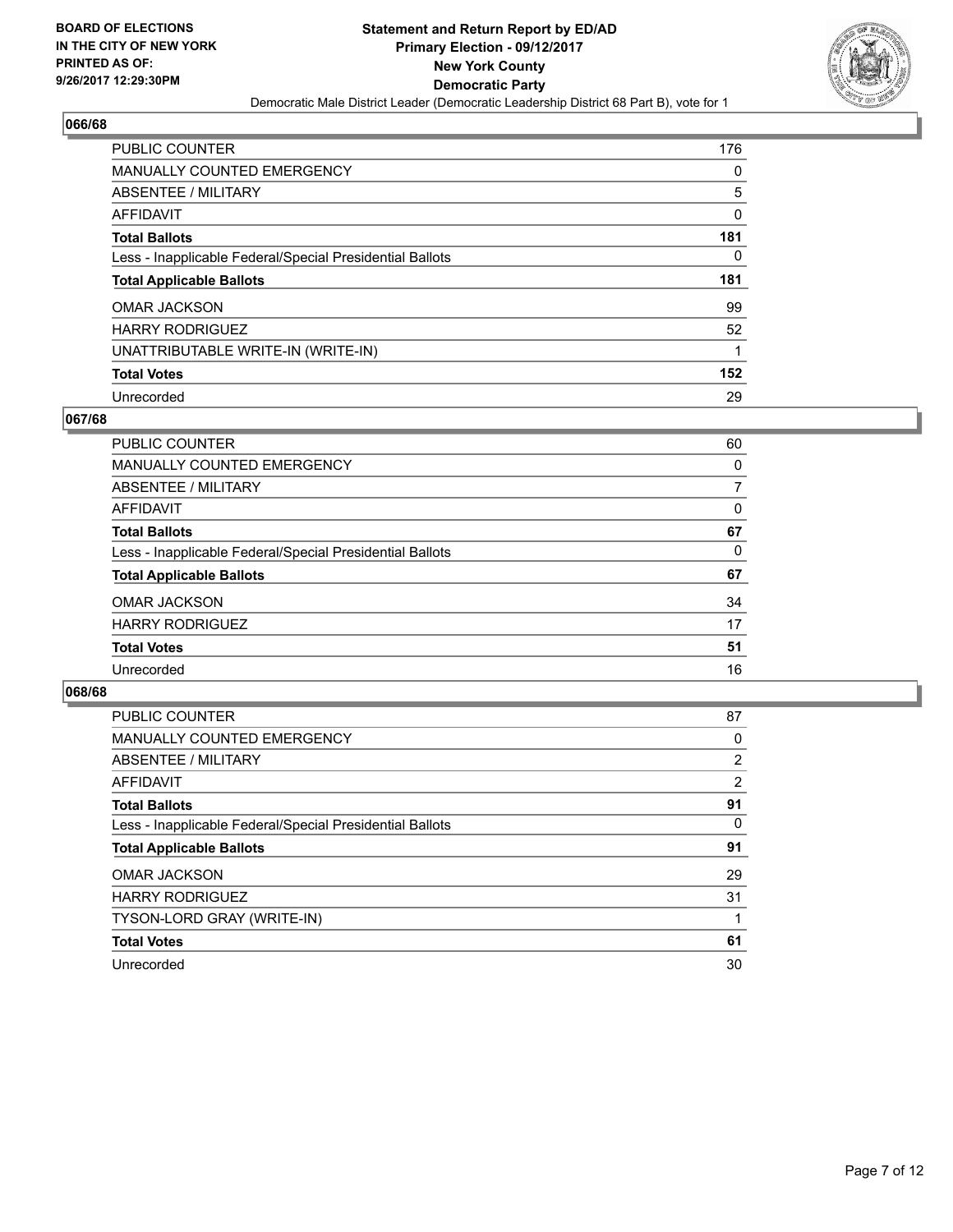

| PUBLIC COUNTER                                           | 121 |
|----------------------------------------------------------|-----|
| <b>MANUALLY COUNTED EMERGENCY</b>                        | 0   |
| ABSENTEE / MILITARY                                      | 3   |
| AFFIDAVIT                                                |     |
| <b>Total Ballots</b>                                     | 125 |
| Less - Inapplicable Federal/Special Presidential Ballots | 0   |
| <b>Total Applicable Ballots</b>                          | 125 |
|                                                          |     |
| <b>OMAR JACKSON</b>                                      | 39  |
| <b>HARRY RODRIGUEZ</b>                                   | 49  |
| JOHN RUIZ (WRITE-IN)                                     |     |
| <b>Total Votes</b>                                       | 89  |

#### **072/68**

| PUBLIC COUNTER                                           | 93       |
|----------------------------------------------------------|----------|
| <b>MANUALLY COUNTED EMERGENCY</b>                        | 0        |
| ABSENTEE / MILITARY                                      | 2        |
| <b>AFFIDAVIT</b>                                         | 0        |
| <b>Total Ballots</b>                                     | 95       |
| Less - Inapplicable Federal/Special Presidential Ballots | $\Omega$ |
| <b>Total Applicable Ballots</b>                          | 95       |
| <b>OMAR JACKSON</b>                                      | 30       |
| <b>HARRY RODRIGUEZ</b>                                   | 43       |
| DIEGO VALDEZ (WRITE-IN)                                  |          |
| <b>Total Votes</b>                                       | 74       |
| Unrecorded                                               | 21       |

| PUBLIC COUNTER                                           | 87 |
|----------------------------------------------------------|----|
| <b>MANUALLY COUNTED EMERGENCY</b>                        | 0  |
| ABSENTEE / MILITARY                                      | 4  |
| AFFIDAVIT                                                | 2  |
| <b>Total Ballots</b>                                     | 93 |
| Less - Inapplicable Federal/Special Presidential Ballots | 0  |
| <b>Total Applicable Ballots</b>                          | 93 |
| <b>OMAR JACKSON</b>                                      | 42 |
| <b>HARRY RODRIGUEZ</b>                                   | 34 |
| <b>Total Votes</b>                                       | 76 |
| Unrecorded                                               | 17 |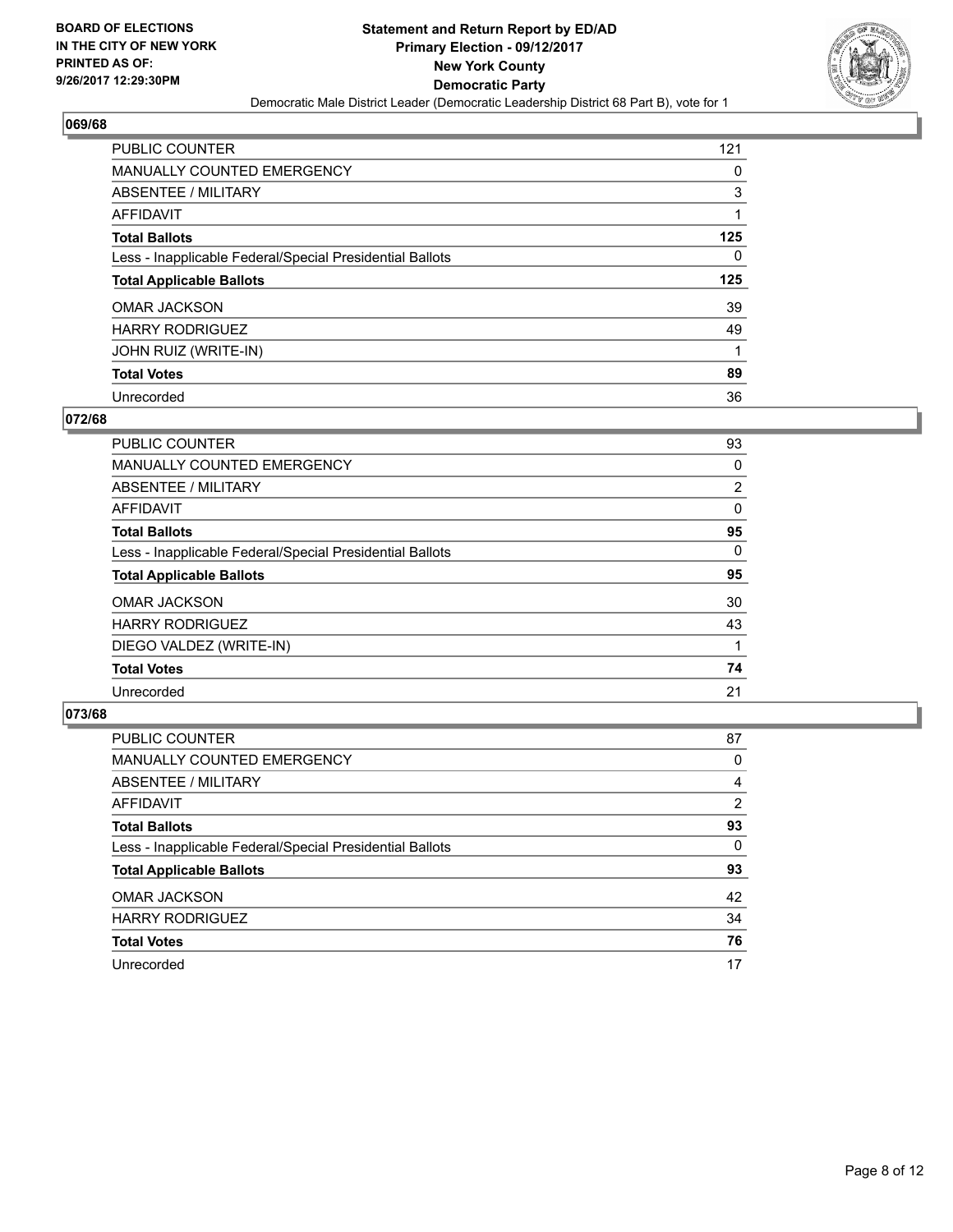

| <b>PUBLIC COUNTER</b>                                    | 79 |
|----------------------------------------------------------|----|
| <b>MANUALLY COUNTED EMERGENCY</b>                        | 0  |
| ABSENTEE / MILITARY                                      |    |
| AFFIDAVIT                                                | 2  |
| <b>Total Ballots</b>                                     | 82 |
| Less - Inapplicable Federal/Special Presidential Ballots | 0  |
| <b>Total Applicable Ballots</b>                          | 82 |
| <b>OMAR JACKSON</b>                                      | 25 |
| <b>HARRY RODRIGUEZ</b>                                   | 37 |
| UNATTRIBUTABLE WRITE-IN (WRITE-IN)                       |    |
| <b>Total Votes</b>                                       | 63 |
| Unrecorded                                               | 19 |

#### **079/68**

| <b>PUBLIC COUNTER</b>                                    | 109 |
|----------------------------------------------------------|-----|
| <b>MANUALLY COUNTED EMERGENCY</b>                        | 0   |
| ABSENTEE / MILITARY                                      | 3   |
| AFFIDAVIT                                                | 2   |
| <b>Total Ballots</b>                                     | 114 |
| Less - Inapplicable Federal/Special Presidential Ballots | 0   |
| <b>Total Applicable Ballots</b>                          | 114 |
| <b>OMAR JACKSON</b>                                      | 37  |
| <b>HARRY RODRIGUEZ</b>                                   | 46  |
| <b>Total Votes</b>                                       | 83  |
| Unrecorded                                               | 31  |

| <b>PUBLIC COUNTER</b>                                    | 69 |
|----------------------------------------------------------|----|
| <b>MANUALLY COUNTED EMERGENCY</b>                        | 0  |
| ABSENTEE / MILITARY                                      | 2  |
| AFFIDAVIT                                                |    |
| <b>Total Ballots</b>                                     | 72 |
| Less - Inapplicable Federal/Special Presidential Ballots | 0  |
| <b>Total Applicable Ballots</b>                          | 72 |
| <b>OMAR JACKSON</b>                                      | 26 |
| <b>HARRY RODRIGUEZ</b>                                   | 30 |
| <b>Total Votes</b>                                       | 56 |
| Unrecorded                                               | 16 |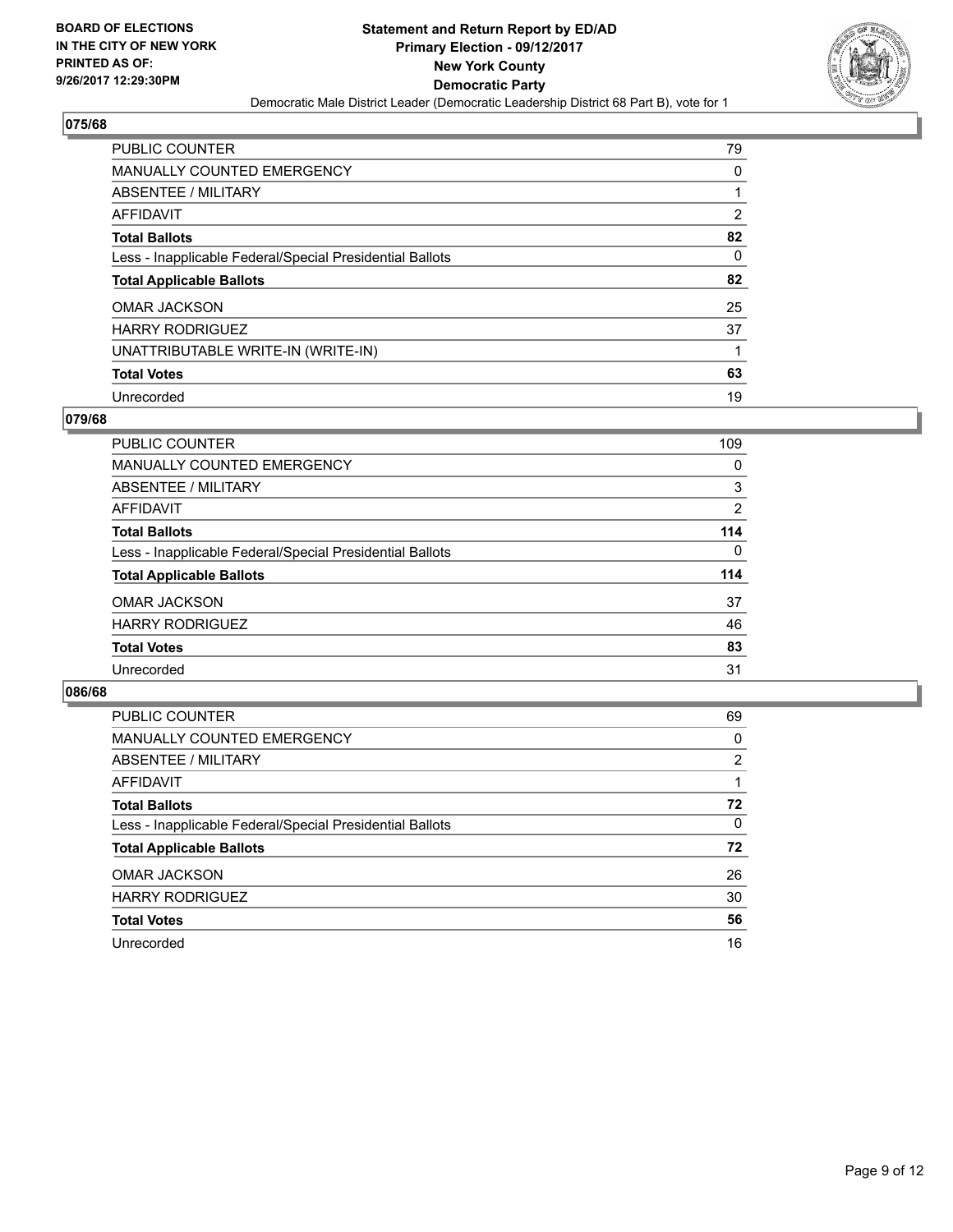

| PUBLIC COUNTER                                           | 70 |
|----------------------------------------------------------|----|
| <b>MANUALLY COUNTED EMERGENCY</b>                        | 0  |
| ABSENTEE / MILITARY                                      | 0  |
| AFFIDAVIT                                                | 0  |
| <b>Total Ballots</b>                                     | 70 |
| Less - Inapplicable Federal/Special Presidential Ballots | 0  |
| <b>Total Applicable Ballots</b>                          | 70 |
| <b>OMAR JACKSON</b>                                      | 25 |
| <b>HARRY RODRIGUEZ</b>                                   | 25 |
| TAMIKA MAPP (WRITE-IN)                                   |    |
| <b>Total Votes</b>                                       | 51 |
| Unrecorded                                               | 19 |

#### **088/68**

| <b>PUBLIC COUNTER</b>                                    | 79 |
|----------------------------------------------------------|----|
| MANUALLY COUNTED EMERGENCY                               | 0  |
| ABSENTEE / MILITARY                                      | 3  |
| <b>AFFIDAVIT</b>                                         |    |
| <b>Total Ballots</b>                                     | 83 |
| Less - Inapplicable Federal/Special Presidential Ballots | 0  |
| <b>Total Applicable Ballots</b>                          | 83 |
| <b>OMAR JACKSON</b>                                      | 20 |
| <b>HARRY RODRIGUEZ</b>                                   | 35 |
| <b>Total Votes</b>                                       | 55 |
| Unrecorded                                               | 28 |

| <b>PUBLIC COUNTER</b>                                    | 110 |
|----------------------------------------------------------|-----|
| <b>MANUALLY COUNTED EMERGENCY</b>                        | 0   |
| ABSENTEE / MILITARY                                      | 0   |
| AFFIDAVIT                                                | 0   |
| <b>Total Ballots</b>                                     | 110 |
| Less - Inapplicable Federal/Special Presidential Ballots | 0   |
| <b>Total Applicable Ballots</b>                          | 110 |
| <b>OMAR JACKSON</b>                                      | 36  |
| <b>HARRY RODRIGUEZ</b>                                   | 40  |
| UNATTRIBUTABLE WRITE-IN (WRITE-IN)                       |     |
| <b>Total Votes</b>                                       | 77  |
| Unrecorded                                               | 33  |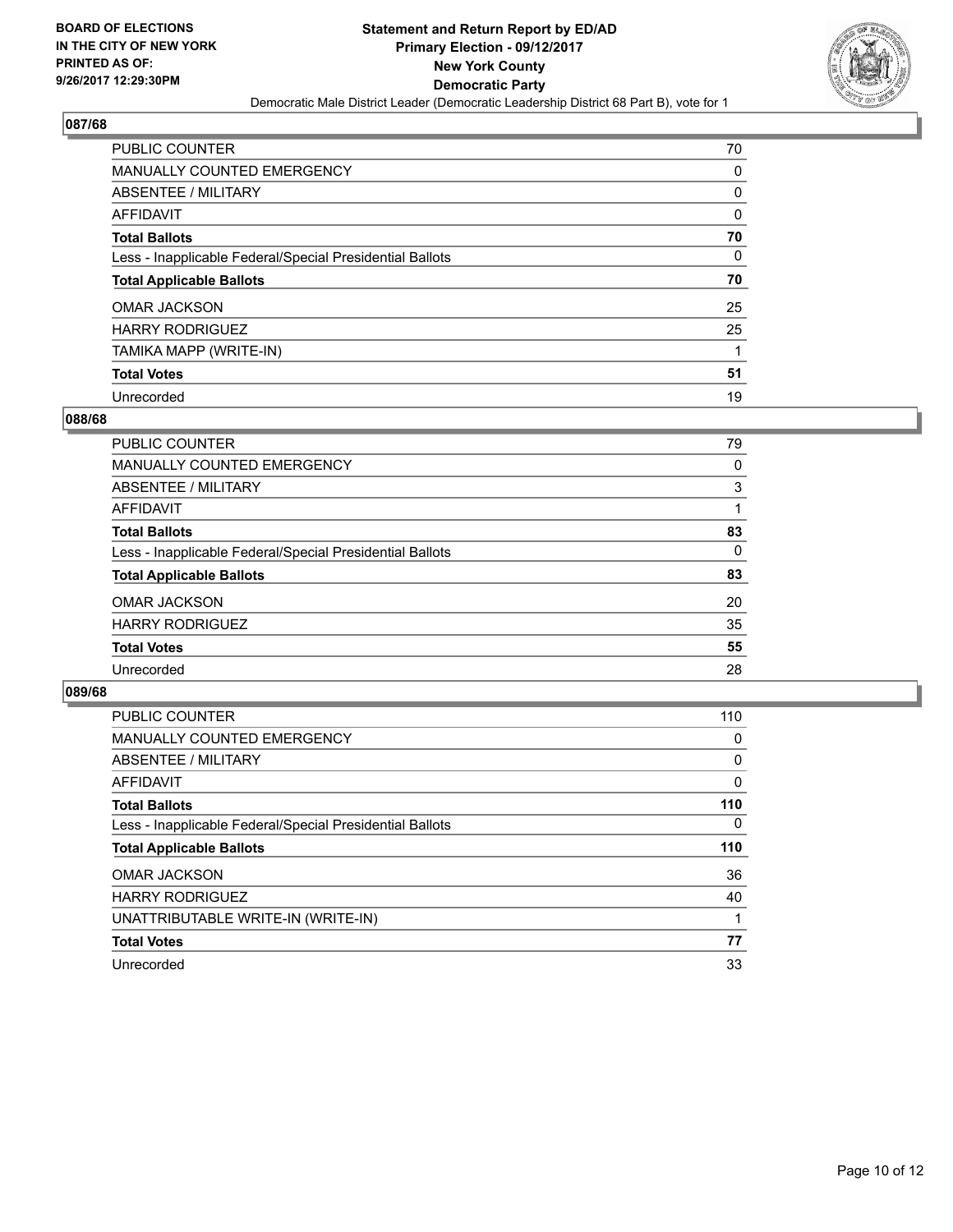

| <b>PUBLIC COUNTER</b>                                    | 33 |
|----------------------------------------------------------|----|
| <b>MANUALLY COUNTED EMERGENCY</b>                        | 0  |
| ABSENTEE / MILITARY                                      | 4  |
| AFFIDAVIT                                                | 0  |
| <b>Total Ballots</b>                                     | 37 |
| Less - Inapplicable Federal/Special Presidential Ballots | 0  |
| <b>Total Applicable Ballots</b>                          | 37 |
| <b>OMAR JACKSON</b>                                      | 16 |
| <b>HARRY RODRIGUEZ</b>                                   | 17 |
| <b>Total Votes</b>                                       | 33 |
| Unrecorded                                               | 4  |